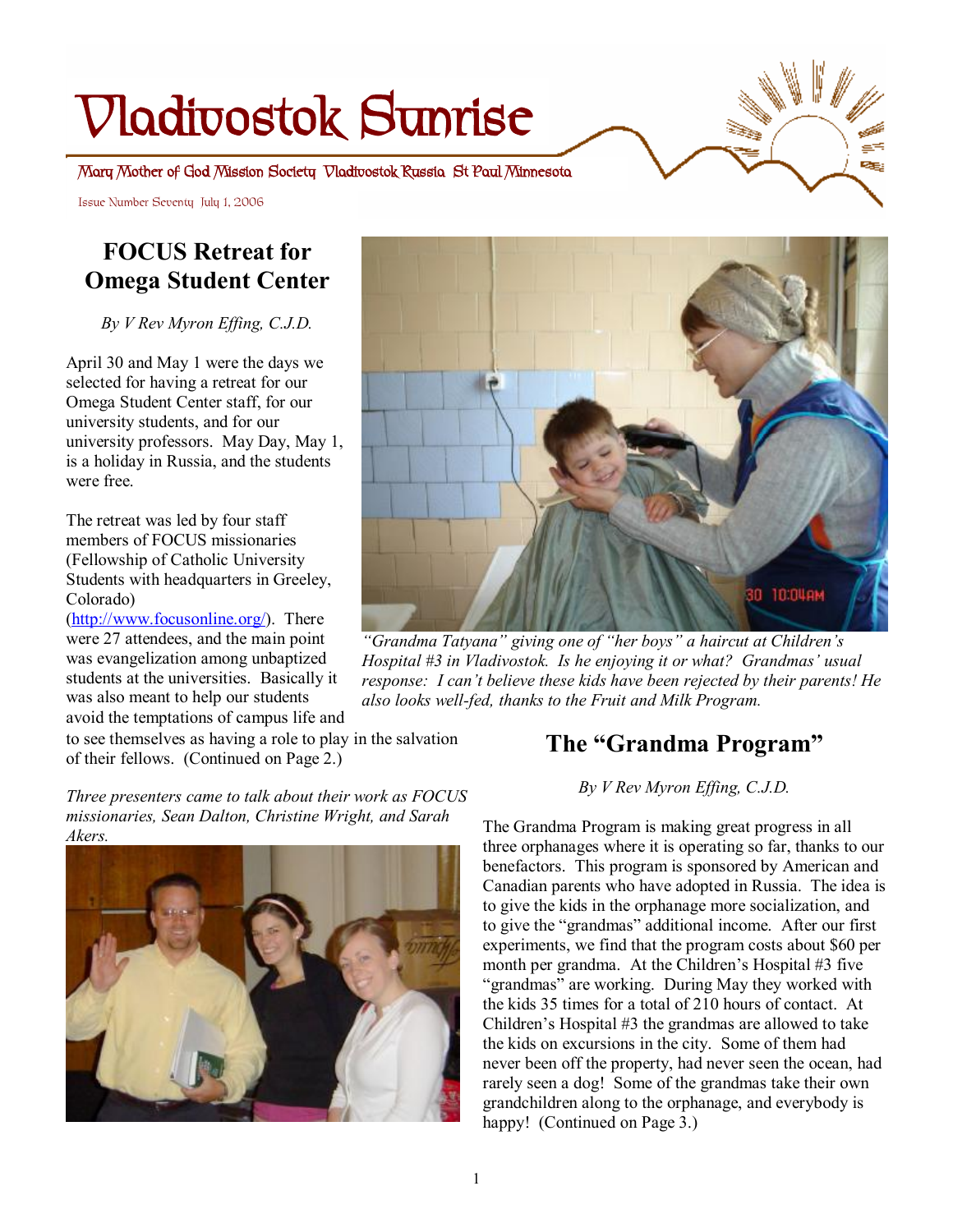Sometimes American students have a wild fling when they are away from their parents for the first time, and Russian students are two years younger! It can be tough, from drinking parties, to pornography, to thinking of cheating as an almost necessary thing. (In the Soviet way of thinking, everybody should have everything in common, so if you know something and your neighbor doesn't, you are obliged to tell! I wouldn't want to go to a doctor who cheated his way through college, would you? And now, the universities need money, so it is fairly easy just to buy your grades and graduate!)



*FOCUS Director John Zimmer explaining the program to Victor Anisimov, one of the interpreters for the meeting.* 

To help us with this project, four people came from FOCUS in the USA, a program gaining followers on many college campuses in the US. They came from Colorado, Nebraska, Massachusetts, and Virginia. They have had a lot of experience with the program which they were happy to share with us. FOCUS isn't ready to begin its own program in Russia yet, but we wanted them to share their experience with our own university people and with the Omega Student Center staff.

We are grateful to the Mustard Seed Foundation and to Renovabis (a program of the German bishops) for funding this program.

It seems to me that the most impressive part of the experience was the ease and grace with which the FOCUS people could witness to their faith in a public way. This is something new for Russians who were forced to keep their religious convictions to themselves for so many years, sometimes under pain of death. It would have been better if our time together could have been longer, but now Omega is planning its own retreat for students later this

summer. Pray for us, and pray that this little mustard seed will grow into a big tree!



*Kirill Voitzel, staff member of our Omega Student Center who teaches theology at the Vladivostok State University of Economics and Services.* 

# **How to Communicate with Us**

### **Internet**

**Russian language**: [www.catholic.vladivostok.ru](http://www.catholic.vladivostok.ru) **English language**: [www.vladmission.org](http://www.vladmission.org) **Sisters in Jesus the Lord in English**: [www.cjd.cc](http://www.cjd.cc)

### **Office in Russia:**

**E-mail:** [myron@catholic.vladivostok.ru](mailto:myron@catholic.vladivostok.ru) [daniel@catholic.vladivostok.ru](mailto:daniel@catholic.vladivostok.ru)

### **Office in America:**

**Phone and FAX:** 1-(651)227-0208 **E-mail:** <u>usoffice</u>@vladmission.org **Postal Address for donations (or donate on the website)**: Mary Mother of God Mission Society 1854 Jefferson Ave St Paul MN 55105-1662

### **Office in Canada:**

**Phone**: 1-(807) 597-6052 **E-mail**: [gnivall@shaw.ca](mailto:gnivall@shaw.ca) **Donations and letters**: Mary Mother of God Mission Society PO Box 868 Atikokan Ontario Canada P0T 1C0

### **Sisters in Jesus the Lord**

**Phone:** (651)230-3337 525 Thomas Ave St Paul, MN 55103

**Vladivostok Sunrise** Edited and produced in Russia by V Rev Myron Effing, C.J.D. Assembled for mailing by Nativity Parish, St Paul, Minnesota.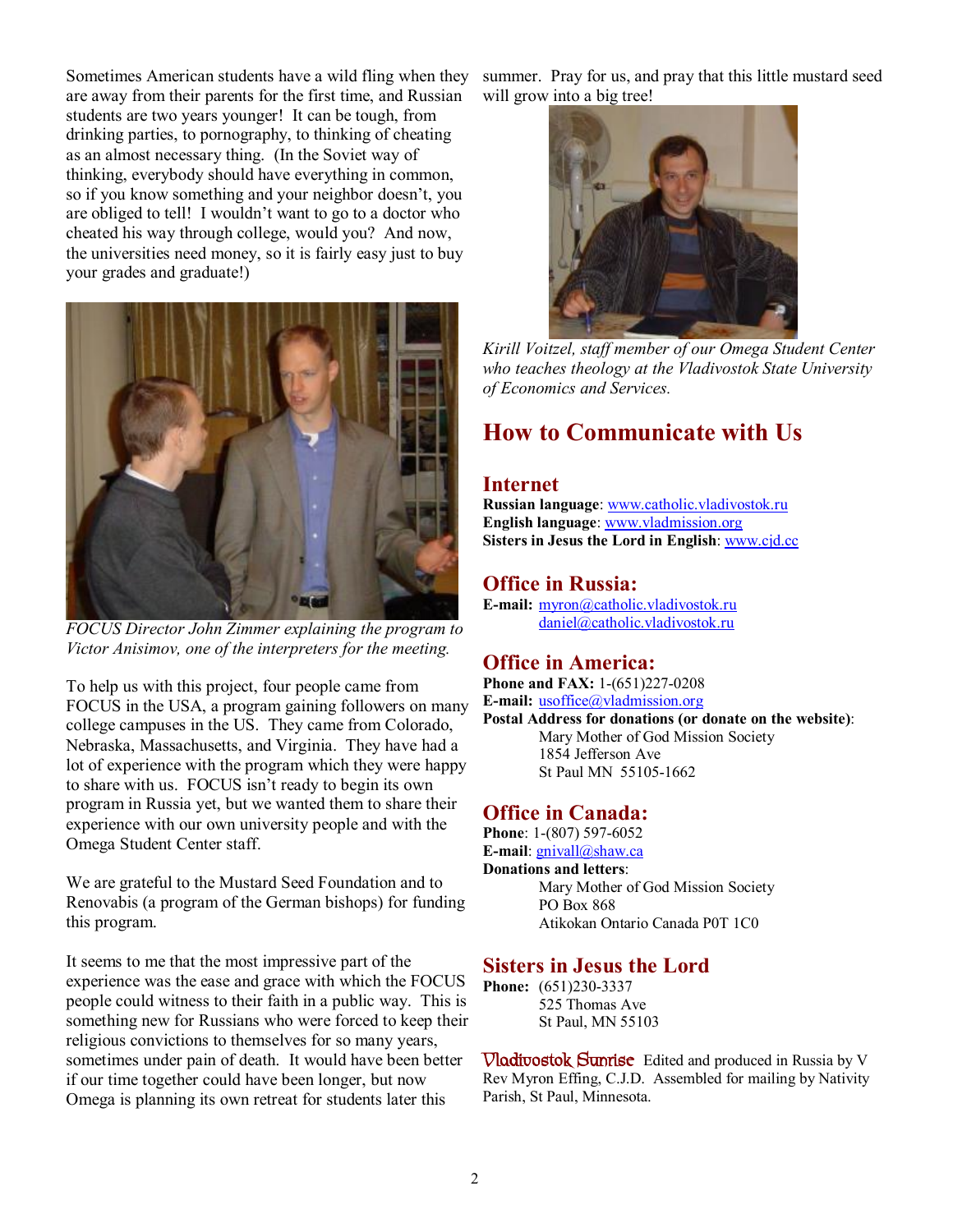(Continued from Page 1) In Artyom and Ussurysk volunteers are just beginning to work, so there were no hours of contact for May, yet.



*Lyubov Sadovnika, one of the "Grandmas" in Artyom, delivering goodies to the kids.* 



*Air Conditioners on the top floor of Children's Hospital #3, thanks to Immaculate Conception Parish in Dayton, Ohio, and to the Ohio St Vincent de Paul Societies.* 

# **News Notes**

*by V Rev Myron Effing, C.J.D.*



*Denis Bondaryev of St Vincent de Paul in Vladivostok who oversaw the air conditioners' installation. One of the inside units is visible overhead.* 

• In our last issue Fr Daniel wrote about our young parishioner's emergency problem with his eyes and how he was in danger of loosing his eyesight totally. Sergei's operation in Khabarovsk was a success, and his eyes are in stable condition. There is still some possibility of continued deterioration, and he will need some additional surgery in the months ahead. Thanks to the Lions for their financial support, and to all our benefactors for their prayers.



*Sergei, in front of Fr Daniel, and members of his family and neighbors. At the present time his father is in the Pacific near Peru—He is a sailor. The family invited us to dinner to say thanks for the help. See homemade wine on the table from their garden in Anisimovka.*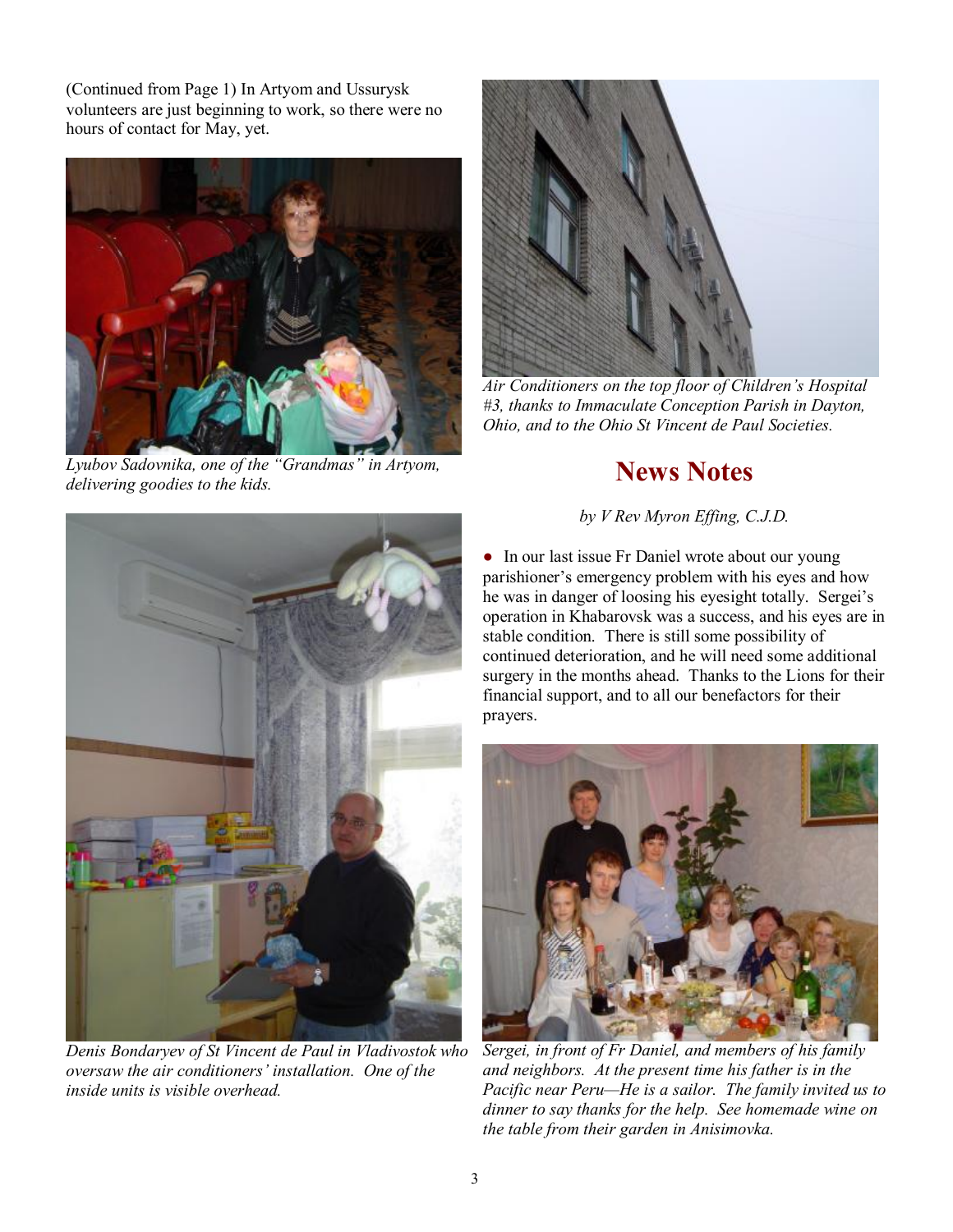● Our Parishioner and guest master Dmitri Kamil received his letter of acceptance from the International Theological Institute For Studies on Marriage and the Family in Gaming, Austria, and he received almost a full tuition scholarship. He applied for a program leading to a degree in theology. He had to leave for Moscow already, even though school starts in the Fall, because, to get an Austrian visa, you have to apply in person in Moscow seven time zones from here—and then you have to wait six weeks to return to get your visa! Obviously he can't afford to fly twice to Moscow, so Dmitri will try to find a place to live and help in Moscow while he waits. Even though it is difficult and expensive to get a theological education, it is very necessary for the future of our work here in the Far East.

Dmitri is hoping to get work-study to pay for room and board, but he doesn't know yet if he will be able to do that. It might be hard for a Russian citizen to get a work permit in Austria. What he still needs are:

- 200€ Matriculation fee
- 500€ Tuition remainder
- 1500€ Room
- 1500€ Board
- ?  $\epsilon$  Health Insurance

 $1600 \text{ }\in$  Travel Expenses (estimated) TOTAL 3800€, or about \$4830 at today's rate.



*Dima Kamil as Jesus during the Sedar at the Youth Conference last summer.* 

"Dima" had served as our guestmaster for several years already, so many folks who have visited us in Russia already know him. And he has served as the program director for the Omega Student Center.

● I know our benefactors are waiting anxiously for the completion of our Our Lady of Fatima rectory, parish center, and garden of the Immaculata. We announced the project soon after Mr and Mrs Sonnen became our chief stateside helpers in the year 2000. There have been many delays caused mostly by unstable situations in the City of Vladivostok which almost made it impossible to get and

keep a building permit. The most recent delay happened last fall when the county prosecutor sued the city for giving us a building permit! So we were ordered to stop work. The city won the case fair and square in the lower court and in the appeals court. We could have easily solved their problem if they had talked to us. But as it was, we had to hire lawyers and experts on preservation of historical buildings to make our case in court. Amazingbut typical Russia—that the prosecutor's office had no conversation with us to settle their complaints before the suit! On May 11 the prosecutor's office withdrew their suit, so we hope that is the end of it! So we are ready rolling again. What a way to tie up a court, lawyers, prosecutors, and laborers for months at a time. Meanwhile the City has listed our new building on the list of officially approved buildings of the City, with the address of 22B Volodarskovo Street. (In Russia plots are not numbered, as in America, but buildings are numbered.)

In the six years since we first applied for the building permit, ruble prices in Russia have skyrocketed compared to the dollar. The contributions to date for the project are not sufficient to complete it. So we're still asking for benefactors for this project. Naturally we couldn't allow your donated money to sit idle for those five years of waiting. We invested it in real estate in Russia, whose prices have continued to rise, and so we have an increase in the funds, and we will complete the project—God willing and no more lawsuits! Shingles for the roof were shipped from St Paul in May and arrived here on June 20. Now we are working on Customs and importation permits. The workers are tiling the floors in the building, making doors, and installing glass at the present time.

We are very anxious to move to the new building, and then we can finish the restoration of the church by taking out the last remaining storey and building the steeples. Stay tuned for news reports of progress. Thanks to those who regularly pray the prayer for the restoration of the church building.

• Our Women's Support Centers are still operating at maximum efficiency, and they are having an effect in Russian society. Government attitudes are shifting to a more pro-birth mentality, and President Putin just announced that every women who gives birth to a second child will receive a fund worth about \$5000 which she can use to buy more apartment space, invest in her second child's education, or put in the bank toward her retirement. At the present date, the six Women's Support Centers have a deficit of \$18,611.78.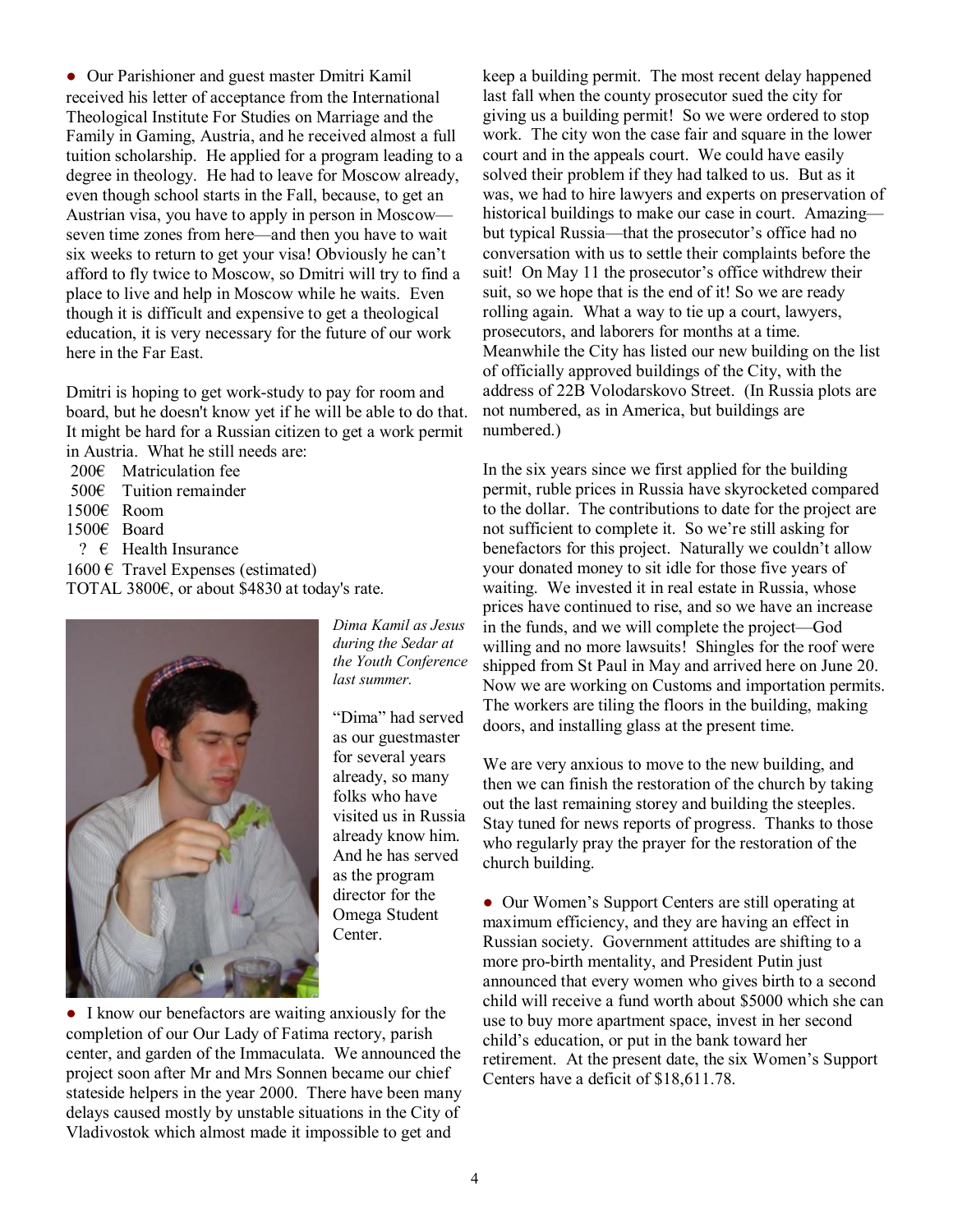• A new law has gone into effect here concerning foreign non-governmental agencies, which includes foreign churches and foreign adoption agencies. The main problem being addressed is foreign money being used to influence elections and the future of the country.

As far as churches, we are okay because we have our own local long-term history, a local incorporation as a Catholic parish, and we are members of the local officially incorporated diocese.

The foreign adoptions agencies are another matter. While new regulations to reflect the new law are being worked on by the government, all adoptions through agencies are on hold. Those who already began a process are being treated as private adoptions so that the process can move forward in already moving cases. But not every region is allowing the private adoptions to foreigners. It is partly a Russian reaction to the abuse and killing of several adopted Russian children in America. (Don't confuse them with the facts that abortion is the worst type of child abuse and it is epidemic here, and that all these kids in children's homes have already been abused by their Russian parents by being rejected.) Last year, according to TV reports, 1800 born children were killed by their parents in Russia.

• Congratulations to the editor Fr Myron on the occasion of this  $70<sup>th</sup>$  edition of Vladivostok Sunrise (Okay, so I'm patting myself on the back!) Thanks go to those wonderful people at Nativity Parish in St Paul, MN who so selflessly put it all together and mail it six times a year.

• We are hoping to inaugurate our Retreat Center on Russian Island. We need to complete the project, but we can use it already in a Spartan way. We own one "threeroom" apartment there, and have the use of two more similar apartments. Our apartment has a nice fireplace and a big room for meetings and group activities, and big kitchen. The other two apartments will serve as dormitories for men and women. The toilets and showers will be in those two apartments—they aren't there yet! This summer we have an Omega retreat scheduled, a family retreat, scouts, adults, and moms with babies retreats. The retreat center will be heated, so it will be available all year. We're very excited about the possibilities that it gives us for deepening the spirituality of our parishioners and those of our region, as well as the AA and NA groups that will use it. Because it is on an island, the sea will be close for swimming in the summer, and the restricted number of ferries that go there everyday makes it feel more isolated as you'd like a retreat house to be. Yet it is in the city limits of Vladivostok, in Fruzhensky County. A produce store and a medical clinic are a block away.

• Fr Sebastian celebrated his  $25<sup>th</sup>$  anniversary of ordination with his family in India, and with friends on a trip to Jerusalem. Unfortunately, he hasn't returned yet so that we can celebrate his holiday here in the parish. Watch for the next *Sunrise*.



*Roberto Gutierrez from our sister parish of St Joseph's in Modesto, CA, and Fr Sebastian D'Silva.*

• Once again I had the joy of being the first priest to give the Sacraments to a dying person who hadn't received them for years! A lady from Slavyanka came to see me to say that an elderly lady there was dying and wanted to see a Catholic priest. It seems that Regina Stanislavovna is 94 years old. She lives in Slavyanka, a four-hour drive from Vladivostok. She's lived her whole adult life there, and, because of distance and age, had never been to church in years and had not contacted us. It turns out that she has relatives in the parish in Blagoveschensk, and it was they who told her how to find me! Naturally it was a joy to bring her Holy Communion, and to anoint her in her weakening condition. She remembers her First Communion and Confirmation in Byelorussia as a child. Now she is our parishioner, and among our eldest. Slavyanka is located right near North Korea and is actually further south than Vladivostok. It was an awful ride on bsolutely terrible roads, and we didn't get by without having to pay a "bribe" to a policeman to get through, but nature in that part of the world is really spectacular. Sort of reminds me of the Oregon coast. I know Regina would appreciate your prayers for her, too.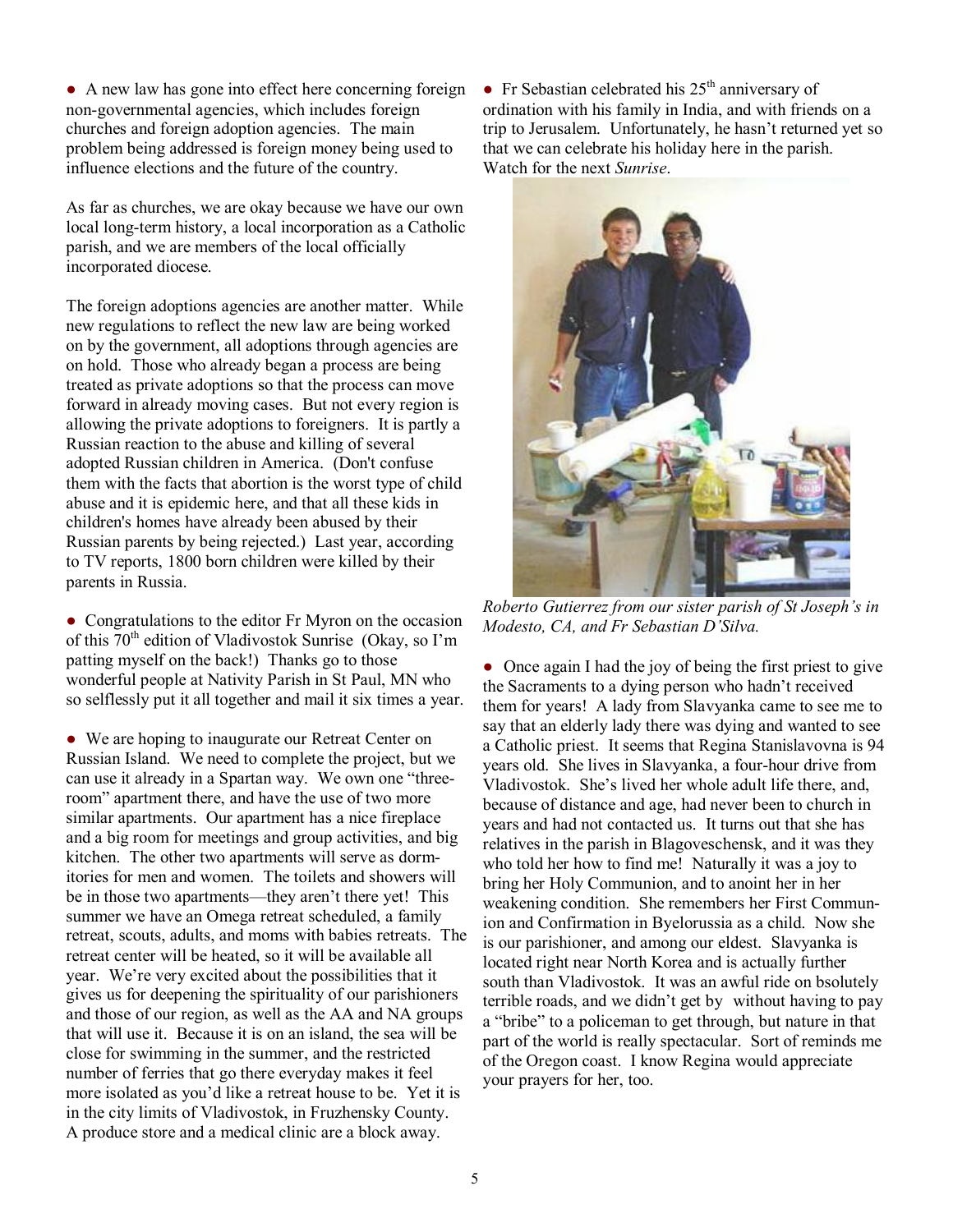D' Abenrille High School

3320 WARRIOR DRIVE DIBERVILLE, MISSISSIPPI 39540-9302 (228) 392-2678

DEAN SCARBROUGH SSISTANT PRINCIPAL

**ELMER MULLINS** PRINCIPAL

**HEATHER MITCHELL** 

Vladivostok Mission Mary Mother of God Mission Society 1854 Jefferson Ave. St. Paul, MN 55105-1662

#### April 24, 2006

#### Dear Sisters.

My name is Katherine Lingenfelder and I am the President of D'Iberville High School Key Club on the Gulf Coast. 1 met one of your Sister Missionaries at the National Catholic Youth Conference in Atlanta. I knew in my heart that we could at least try to do something to help with the expenses for the orphanages in Russia. Many of our students and members lost their home to Katrina, but we have received so much love from others that we wanted to share it with those less fortunate. After receiving your newsletter and reading it. I carried it to school everyday, waiting for the opportunity to share your stories with our board. Our only holdback was waiting for the word to hold fundraisers at school again.

After getting the go ahead, we had a weekking fundraiser with class competitions. We are giving to you the full profit from our competition. It came out to be \$82.81. I do not have the contact address to send the money to the Russian orphanage programs, please forward this to the right place. We wish we could do more financially but know that our prayers go out to you as you continue to do the selfless work that you do.

Sincerely,

Hatherine Lingerfelder

Katherine Lingenfelder D'Iberville Key Club President

# **Opportunities**

♥ We mentioned that Miroslava Efimova's book on the history of the Catholic Church in Far Eastern Russia is ready for publishing. Helen Kelley has volunteered to translate it into English. Would you like to help with the costs of printing and distribution? Or maybe help with a translation and publication in Russian or Polish?

♥ We need the help of a cabinet maker as we work on the rectory and church buildings this Autumn and Winter. Any volunteers?

## **Remember "Mary Mother of God Mission Society" in your will.**

**Details of the Conference (Save this page)** 

### **Las Vegas Weekend Conference with Fr Myron for Family, Friends, and Benefactors (Special Track for ages 16 and under: Angela Kopp and Chad Arnold)**

(Speakers subject to change, or call us if you would like a topic discussed that isn't here.)

#### **Date and Location: October 20-21-22, 2006 at St Joseph, Husband of Mary Parish in Las Vegas NV**

**Accommodations:** Holiday Inn Express 702.256.3766 120.00 per night. Alternative motel down the street: La Quinta 702.243.0356 132.00 per night. If you wish to share a room, please notify us. We will notify you of the name and phone number of a roommate so that you can arrange your own hotel room. Private homes are available for those who might wish to stay with local supporters.

**Transportation:** Airport shuttle provided by us to hotel, or host will pick you up at airport. Please notify office as to arrival time and flight number. Please try to arrive no later than 3:00 PM on Friday Oct 20 unless you rent a car. Transportation will also be provided from hotel to St. Joseph's.

**Cost**: We are guests of St Joseph's parish. The only conference cost is for 5 catered meals, refreshments all weekend at conference site: \$ 50. Children under 16 are no charge.

### **Friday, Oct. 20 all day pick up travelers at Las Vegas International, notify office as to carrier, flight and arrival time**

#### 4:00 PM-Van leaves hotel for St Joseph's for registration

5:00 PM - Dinner and Mass at St Josephs with Fr Myron

7:00 PM -Fr Myron "History of arrival, start up, working with the bureaucracy in Russia." "Are charitable works easy or difficult?" 7:30 PM - Sr Julia and Fr Myron: "Religious orders, Canons in Jesus the lord, Canonesses in Jesus the Lord"

8:00 PM - 10 minute DVD "Rescuing Street Kids" by Fr Benedict Groeschel.

Fr Myron and Sandra Sonnen: "Social programs: rescuing street kids, grandma mentoring, milk and fruit program, STD clinics in our women's support centers, 5 ultrasound machines sent to Russia, dental clinic needed. What about an orphanage?"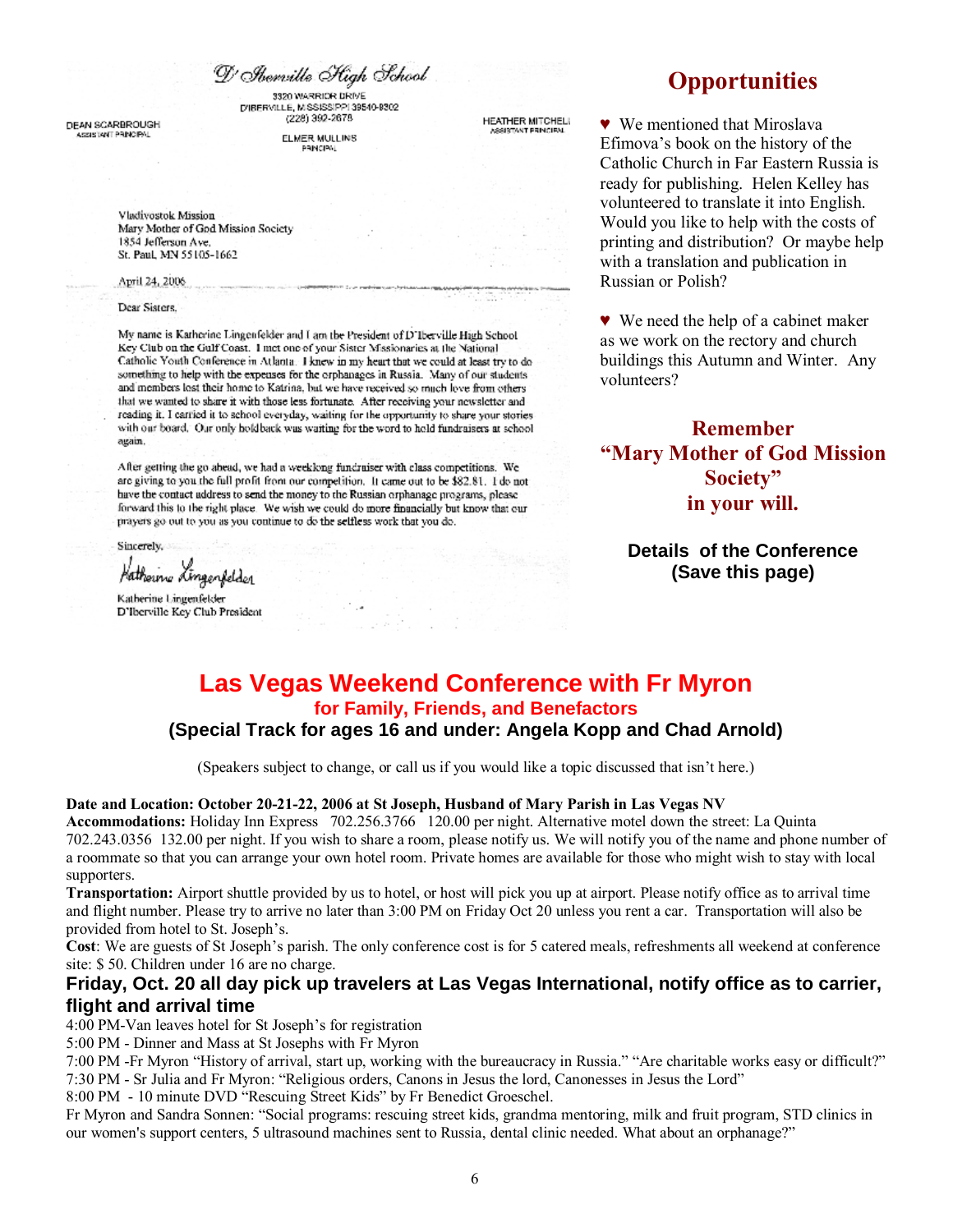# Registration for Weekend Conference with Fr Myron in Las Vegas NV

Please register as soon as possible

| Yes I (WE) will be at entire conference with 5 meals for \$50 each.                                                                                                                                                                                                                                                                                                                                                                                                                                                                                                                                                                                                                                                                                                                                                                                                                                                                                                                                                                                                                                                                                                                                                                                                                                                                                                                            |          |                                                                                                                                                                                                                                                                                                                                                                            |
|------------------------------------------------------------------------------------------------------------------------------------------------------------------------------------------------------------------------------------------------------------------------------------------------------------------------------------------------------------------------------------------------------------------------------------------------------------------------------------------------------------------------------------------------------------------------------------------------------------------------------------------------------------------------------------------------------------------------------------------------------------------------------------------------------------------------------------------------------------------------------------------------------------------------------------------------------------------------------------------------------------------------------------------------------------------------------------------------------------------------------------------------------------------------------------------------------------------------------------------------------------------------------------------------------------------------------------------------------------------------------------------------|----------|----------------------------------------------------------------------------------------------------------------------------------------------------------------------------------------------------------------------------------------------------------------------------------------------------------------------------------------------------------------------------|
| No I (we) will be attending only part of the weekend Fri Eve Sat Sun                                                                                                                                                                                                                                                                                                                                                                                                                                                                                                                                                                                                                                                                                                                                                                                                                                                                                                                                                                                                                                                                                                                                                                                                                                                                                                                           |          |                                                                                                                                                                                                                                                                                                                                                                            |
|                                                                                                                                                                                                                                                                                                                                                                                                                                                                                                                                                                                                                                                                                                                                                                                                                                                                                                                                                                                                                                                                                                                                                                                                                                                                                                                                                                                                |          |                                                                                                                                                                                                                                                                                                                                                                            |
|                                                                                                                                                                                                                                                                                                                                                                                                                                                                                                                                                                                                                                                                                                                                                                                                                                                                                                                                                                                                                                                                                                                                                                                                                                                                                                                                                                                                |          |                                                                                                                                                                                                                                                                                                                                                                            |
|                                                                                                                                                                                                                                                                                                                                                                                                                                                                                                                                                                                                                                                                                                                                                                                                                                                                                                                                                                                                                                                                                                                                                                                                                                                                                                                                                                                                |          |                                                                                                                                                                                                                                                                                                                                                                            |
|                                                                                                                                                                                                                                                                                                                                                                                                                                                                                                                                                                                                                                                                                                                                                                                                                                                                                                                                                                                                                                                                                                                                                                                                                                                                                                                                                                                                |          |                                                                                                                                                                                                                                                                                                                                                                            |
|                                                                                                                                                                                                                                                                                                                                                                                                                                                                                                                                                                                                                                                                                                                                                                                                                                                                                                                                                                                                                                                                                                                                                                                                                                                                                                                                                                                                |          |                                                                                                                                                                                                                                                                                                                                                                            |
|                                                                                                                                                                                                                                                                                                                                                                                                                                                                                                                                                                                                                                                                                                                                                                                                                                                                                                                                                                                                                                                                                                                                                                                                                                                                                                                                                                                                |          |                                                                                                                                                                                                                                                                                                                                                                            |
| Please make your own reservations if you need our shuttle service, at: Holiday Inn Express 702.256.3766 120.00 per night<br>Alternative motel down the street: La Quinta 702.243.0356 132.00 per night.<br>Reservations fill up to capacity so please make your reservation as soon as possible.<br>If you rent your car and wish a Casino hotel we recommend Suncoast Casino or Red Rock Casino.                                                                                                                                                                                                                                                                                                                                                                                                                                                                                                                                                                                                                                                                                                                                                                                                                                                                                                                                                                                              |          |                                                                                                                                                                                                                                                                                                                                                                            |
| 9:00 PM - Social hour and discussion on travel to Vladivostok and the Far East of Russia-Speaker to be announced.<br>10:00 PM - Vans start shuttling guests to hotel.<br>Saturday, Oct. 21<br>6:30 AM -First van leaves hotel for St Joseph's parish.<br>7:30 AM -Mass at St Joseph, followed by recitation of the rosary.<br>9:00 AM - Full breakfast<br>9:30AM – "Adoptive parents" Don Prendergast (Detective, New York City Police Dept)<br>10:00AM - "Kids 2 Kids (K2K) program what is it? How to get it started in your parish" Chad Arnold Seminarian from Wichita<br>studying at Mt St Mary's Seminary, Emmittsburg MD.<br>10:30AM- "Ways to help our youth grow in Catholic Values: Boy Scouts, LCI program in Gaming Austria"<br>11:00AM- "Fundraising" Rosemary Strange, former head of Catholic Charities USA<br>11:30AM – "Sister parishes" speakers to be announced<br>12 noon- "Speakers Bureau" speaker to be announced. 4 point talk-speakers packet. How do we get there-background-practice<br>session speaking-stories from the field.<br>12:30 PM - "Adoption and orphanages" speaker to be announced<br>1:00 PM- - Lunch<br>2:00 PM – "Trusts, investments for the future, wills" speaker to be announced<br>3:00 PM - Susan Gray (organist Immaculate Conception N Little Rock, AR) and Fr Myron: "St Augustine Music Society, Russian<br>Concerts, Why a Pipe organ?" |          |                                                                                                                                                                                                                                                                                                                                                                            |
| 3:30 PM - Fr Myron: "Obstacles, openings, and in between with the Russian government. Family home loan program, desperate<br>family fund, seminarian fund assistance and sponsorship"<br>4:00 PM - personal interview(s) with adopted young person(s) who could have been street kids, adoptive parents tell their stories<br>(with K2K group)<br>5:00 PM - Holy Hour or rest time                                                                                                                                                                                                                                                                                                                                                                                                                                                                                                                                                                                                                                                                                                                                                                                                                                                                                                                                                                                                             |          |                                                                                                                                                                                                                                                                                                                                                                            |
| 6:00 PM - dinner out at casino<br>Sunday, Oct. 22<br>6:30-8:00 AM Vans shuttling to Mass<br>8:00 AM - Parish Mass at St Joseph<br>9:30 AM - Continental breakfast<br>10:00 AM - Fr Myron and Sandra Sonnen: "past, future for<br>Russia and the mission." Brain storming with ideas, and<br>suggestions from participants                                                                                                                                                                                                                                                                                                                                                                                                                                                                                                                                                                                                                                                                                                                                                                                                                                                                                                                                                                                                                                                                      | 11:30 AM | 11:00AM - "Catholic Conferences, Catholic Parishes, are<br>you ready? Whats the difference for a speaker? How<br>important are these?" Speaker to be announced<br>Box lunches. Farewell to all our friends. K2K<br>skit or presentation. Blessing by Fr Myron. Participants<br>bless Fr Myron. Evaluation sheet to return.<br>12 Noon Shuttles begin to airport or casinos |